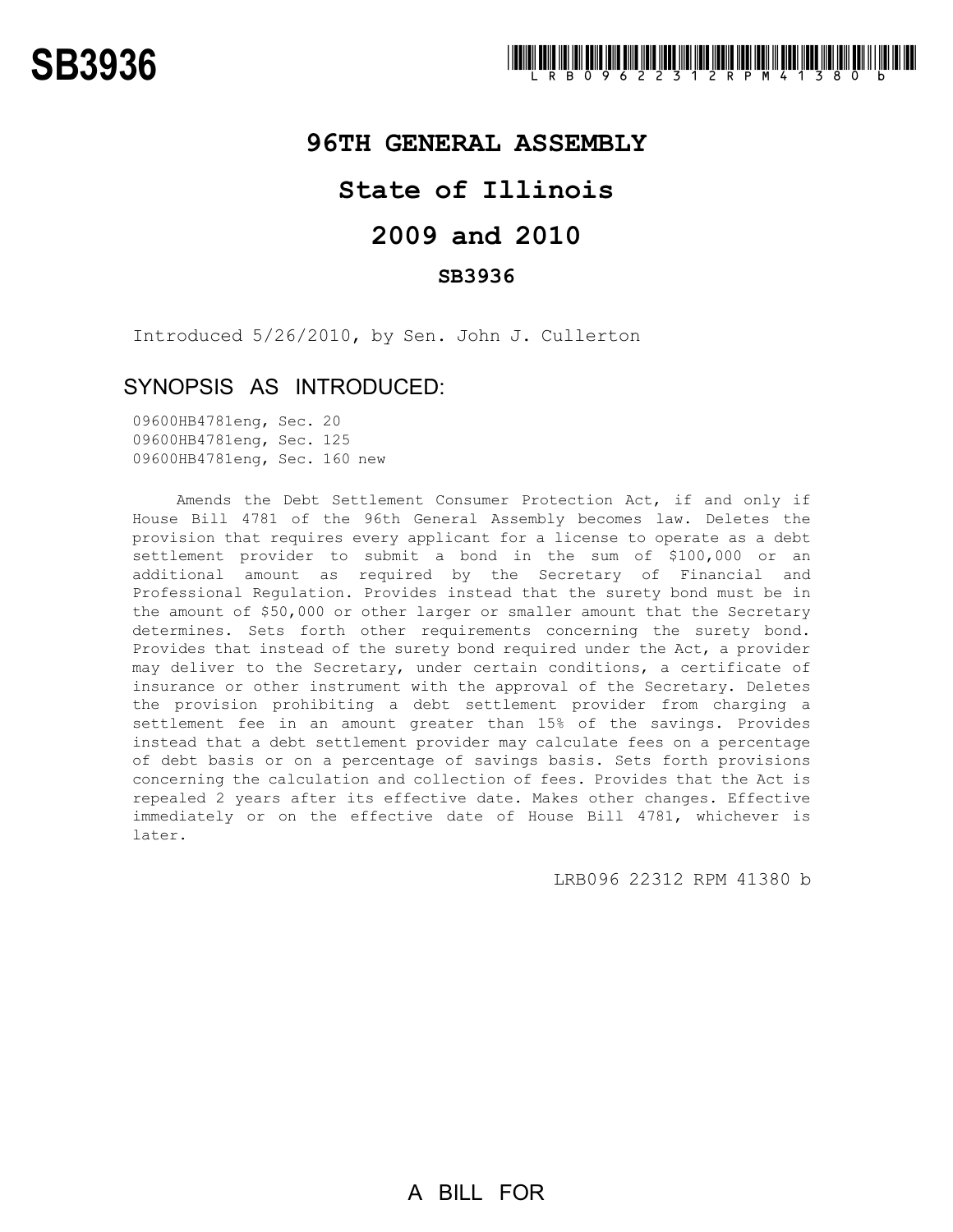1

AN ACT concerning debt settlement.

#### **Be it enacted by the People of the State of Illinois, represented in the General Assembly:** 2 3

Section 5. If and only if House Bill 4781 of the 96th General Assembly becomes law, the Debt Settlement Consumer Protection Act is amended by changing Sections 20 and 125 and adding Section 160 as follows: 4 5 6 7

(09600HB4781eng, Sec. 20) 8

Sec. 20. Application for license. An application for a license to operate as a debt settlement provider in this State shall be made to the Secretary and shall be in writing, under oath, and in the form prescribed by the Secretary. 9 10 11 12

Each applicant, at the time of making such application, shall pay to the Secretary the required fee as set by rule. 13 14

Every applicant shall submit to the Secretary, at the time of the application for a license, a bond to be approved by the Secretary in which the applicant shall be the obligor and in which an insurance company, which is duly authorized by the State of Illinois to transact the business of fidelity and surety insurance, shall be a surety. The surety bond must: 15 16 17 18 19 20

(i) be in effect during the period of registration and for 2 years after the provider ceases providing debt-management services to individuals in this State; 21 22 23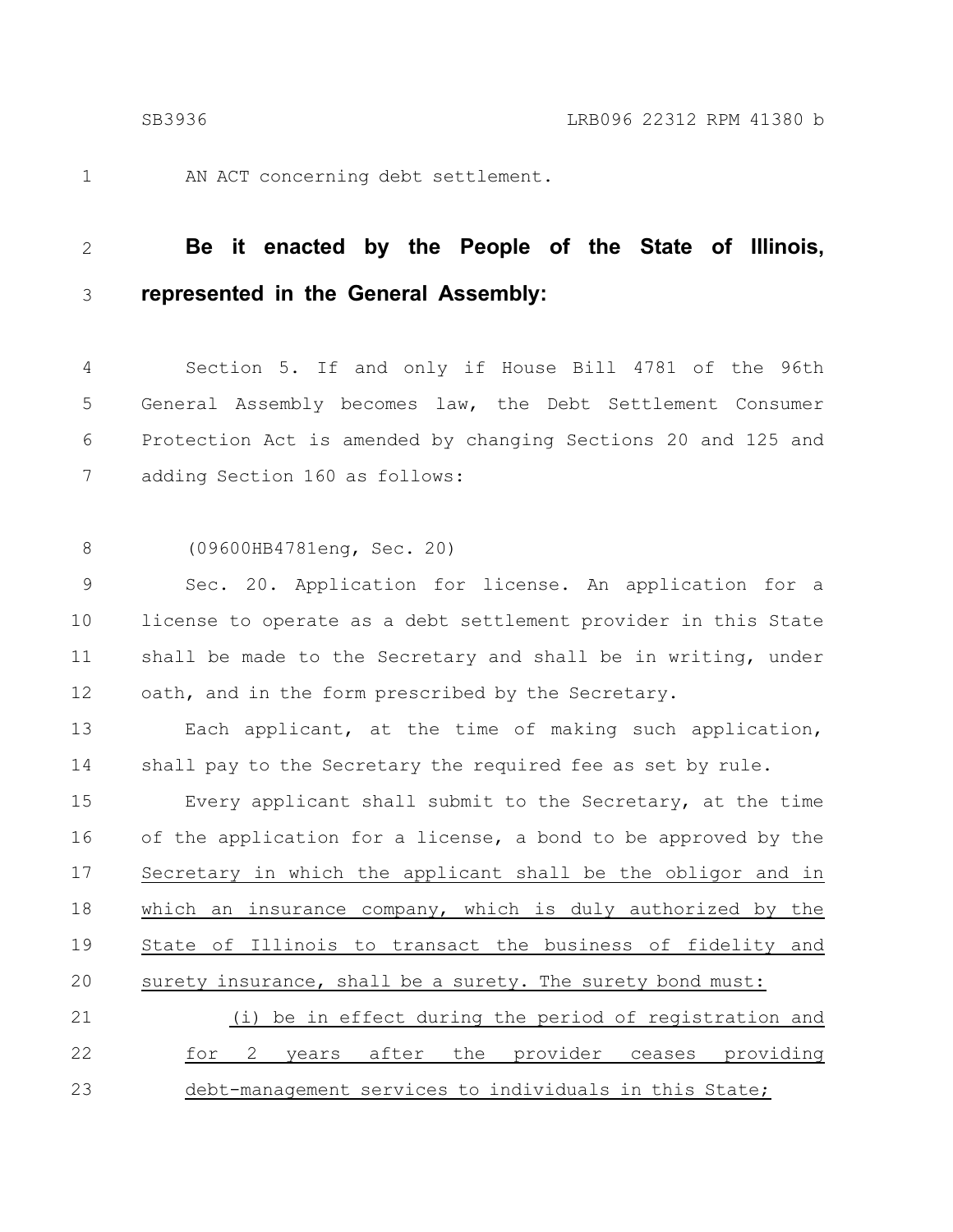| $\mathbf 1$    | (ii) run to this State for the benefit of this State        |
|----------------|-------------------------------------------------------------|
| $\overline{2}$ | and of individuals who reside in this State when they agree |
| 3              | to receive debt-settlement services from the provider, as   |
| 4              | their interests may appear; and                             |
| 5              | (iii) be in the amount of \$50,000 or other larger or       |
| 6              | smaller amount that the Secretary determines is warranted   |
| 7              | by the financial condition and business experience of the   |
| 8              | provider, the history of the provider in performing debt    |
| 9              | settlement services, the risk to individuals, and any other |
| 10             | factor that the Secretary considers appropriate. Secretary  |
| 11             | in which the applicant shall be the obligor, in the sum of  |
| 12             | \$100,000 or an additional amount as required by the        |
| 13             | Secretary, and in which an insurance company, which is duly |
| 14             | authorized by the State of Illinois to transact the         |
| 15             | business of fidelity and surety insurance, shall be a       |
| 16             | <del>suretv.</del>                                          |

The bond shall run to the Secretary for the use of the Department or of any person or persons who may have a cause of action against the obligor in said bond arising out of any violation of this Act or rules by a debt settlement provider. Such bond shall be conditioned that the obligor must faithfully conform to and abide by the provisions of this Act and of all rules, regulations, and directions lawfully made by the Secretary and pay to the Secretary or to any person or persons any and all money that may become due or owing to the State or to such person or persons, from the obligor under and by virtue 17 18 19 20 21 22 23 24 25 26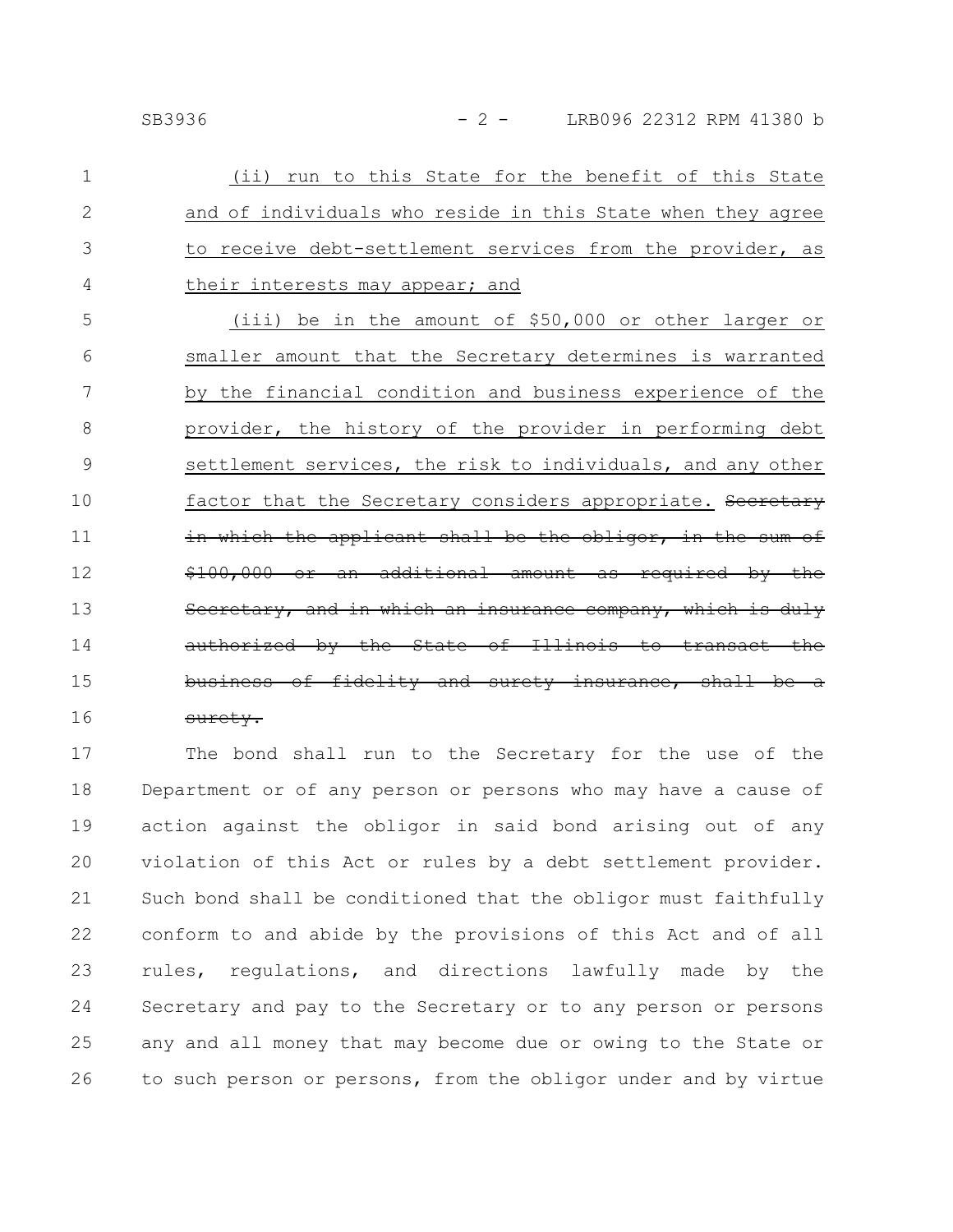SB3936 - 3 - LRB096 22312 RPM 41380 b

1 of the provisions of this Act.

| $\mathbf{2}$   | Instead of the surety bond required under this Section, a       |
|----------------|-----------------------------------------------------------------|
| 3              | provider may deliver to the Secretary, in the amount required   |
| 4              | under this Section, payable or available to this State and to   |
| 5              | individuals who reside in this State when they agree to receive |
| 6              | debt-settlement services from the provider, as their interests  |
| 7              | may appear:                                                     |
| 8              | (1) a certificate of insurance:                                 |
| $\overline{9}$ | (A) issued by an insurance company authorized to do             |
| 10             | business in this State and rated at least A or                  |
| 11             | equivalent by a nationally recognized rating                    |
| 12             | organization approved by the Secretary; and                     |
| 13             | (B) with no deductible, or if the provider supplies             |
| 14             | bond in the amount of \$5,000, a deductible not<br>a            |
| 15             | exceeding \$5,000; or                                           |
| 16             | (2) with the approval of the Secretary:                         |
| 17             | an irrevocable letter of credit, issued or<br>(A)               |
| 18             | confirmed by a bank approved by the Secretary, payable          |
| 19             | upon presentation of a certificate by the Secretary             |
| 20             | stating that the provider or its agent has not complied         |
| 21             | with this Act; or                                               |
| 22             | (B) bonds or other obligations of the United States             |
| 23             | or quaranteed by the United States or bonds or other            |
| 24             | obligations of this State or a political subdivision of         |
| 25             | this State, to be deposited and maintained with a bank          |
| 26             | approved by the Secretary for this purpose.                     |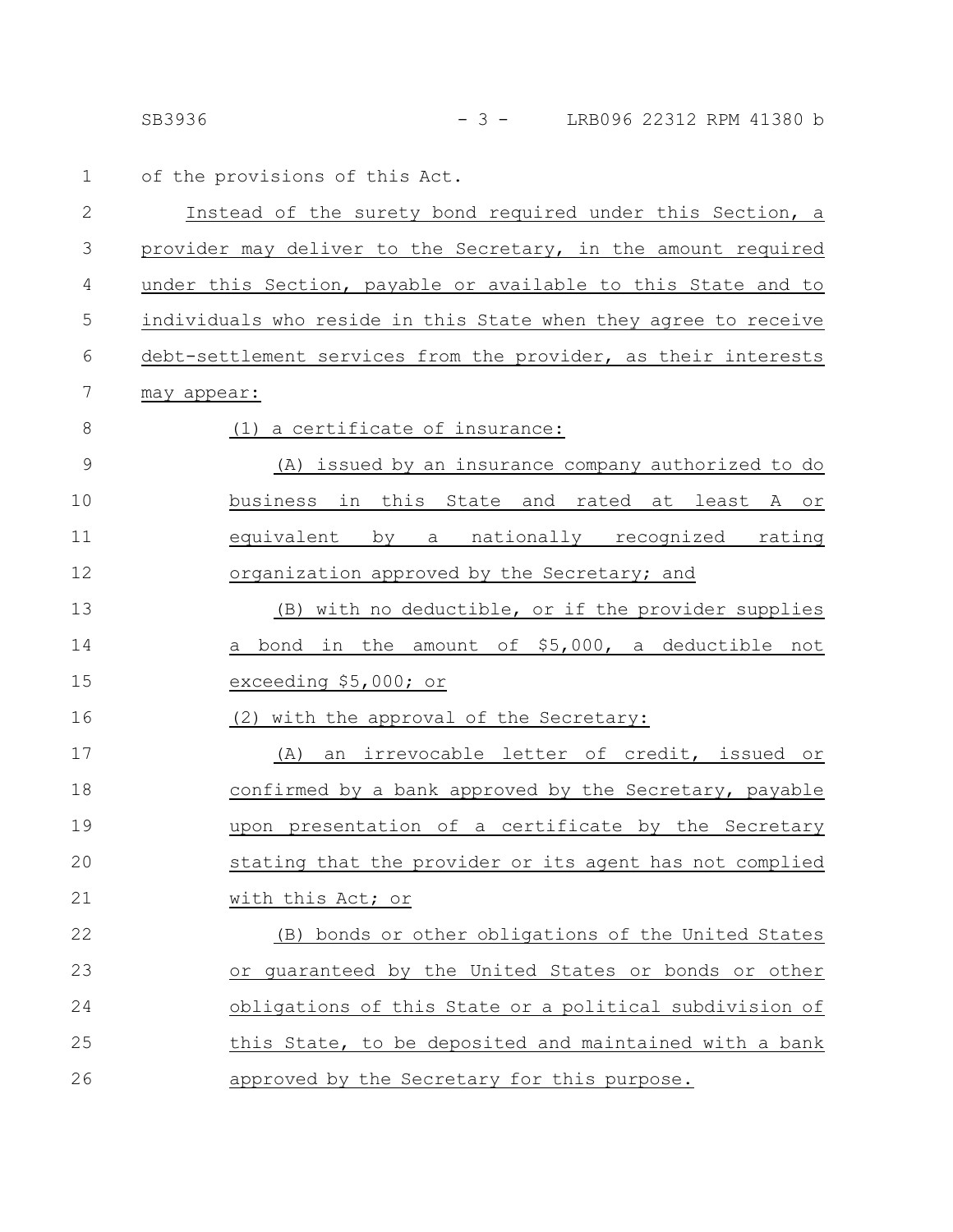SB3936 - 4 - LRB096 22312 RPM 41380 b

(Source: 09600HB4781eng, Sec. 20.) (09600HB4781eng, Sec. 125) Sec. 125. Fees. (a) A debt settlement provider shall not charge fees of any type or receive compensation from a consumer in a type, amount, or timing other than fees or compensation permitted in this Section. (b) A debt settlement provider may calculate fees on a percentage of debt basis or on a percentage of savings basis. The fee structure shall be clearly disclosed and explained in the debt settlement services agreement. The debt settlement provider may only charge fees as provided in either paragraph (1) or (2) as follows: (1) Fees calculated as a percentage of debt shall comport with the following provisions: (A) The total amount of the fees claimed, demanded, charged, collected, or received under this paragraph (1) may not exceed 15% of the aggregate debt that a consumer enrolls in a debt settlement program. A debt settlement provider that calculates fees as a percentage of debt may: (i) charge an origination fee or set-up fee, which may be designated by the debt settlement provider as nonrefundable, of: (a) \$200 on aggregate debt of less than 1 2 3 4 5 6 7 8 9 10 11 12 13 14 15 16 17 18 19 20 21 22 23 24 25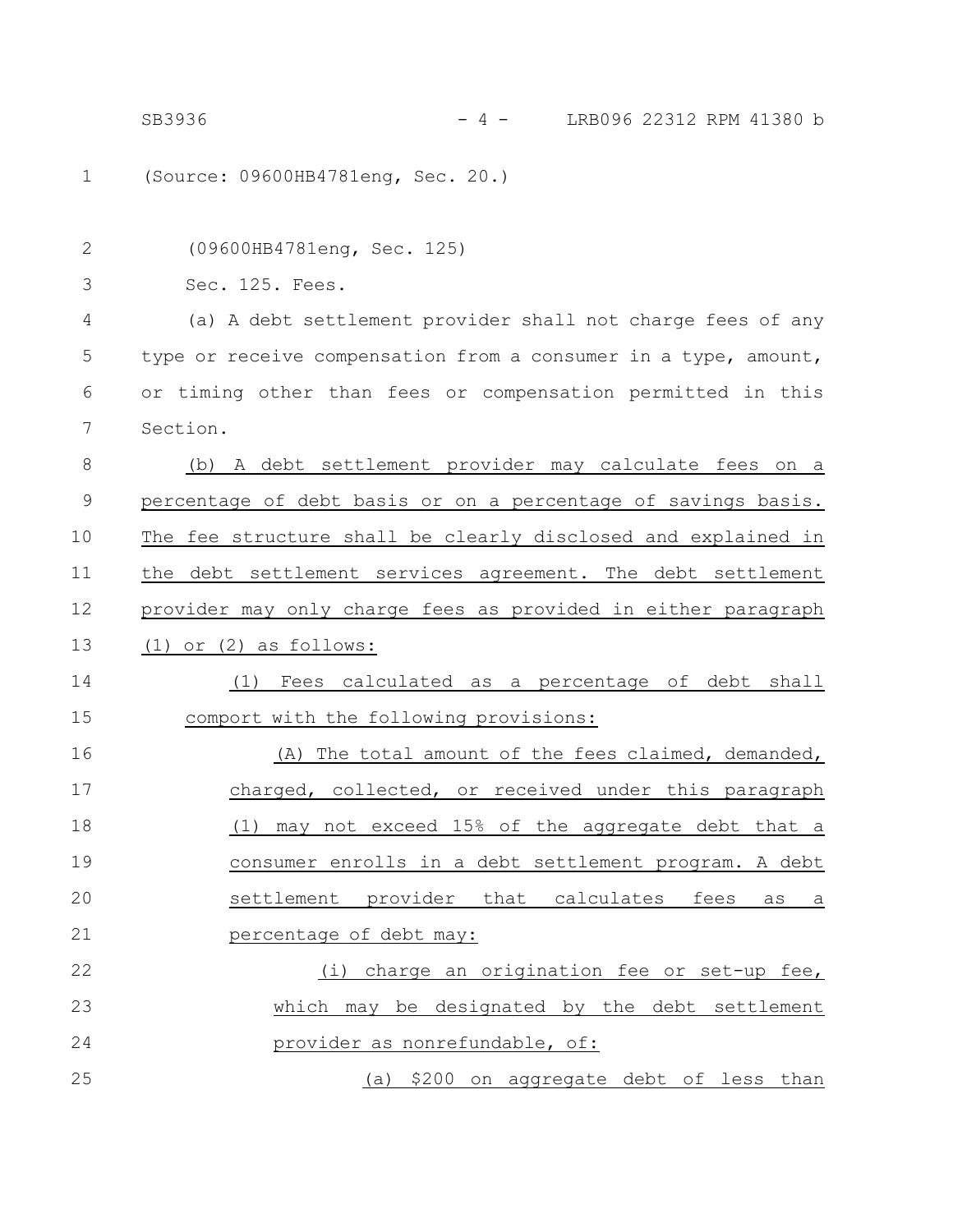| $\mathbf 1$  | \$20,000; or                                            |
|--------------|---------------------------------------------------------|
| $\mathbf{2}$ | (b) $$400$ on aggregate debt of $$20,000$ or            |
| 3            | more;                                                   |
| 4            | (ii) charge a monthly account service fee of:           |
| 5            | no greater than \$75 per month on<br>(a)                |
| 6            | aggregate debt of less than \$40,000; or                |
| 7            | no greater than \$100 per month on<br>(b)               |
| 8            | aggregate debt of \$40,000 or more; and                 |
| 9            | (iii) charge a settlement fee for<br>the                |
| 10           | remainder of the allowable fees, which may be           |
| 11           | demanded and collected no earlier than<br>upon          |
| 12           | delivery to the debt settlement provider by a           |
| 13           | creditor of a bona fide written settlement offer        |
| 14           | consistent with the terms of the debt settlement        |
| 15           | services agreement; a settlement fee may be             |
| 16           | assessed for each debt settled, but the sum total       |
| 17           | of the origination fee, the monthly fee, and the        |
| 18           | settlement fee may not exceed 15% of the aggregate      |
| 19           | debt.                                                   |
| 20           | (B) The collection of monthly fees shall cease          |
| 21           | under this paragraph (1) when the total monthly fees    |
| 22           | and the origination fee together equal 40% of the total |
| 23           | fees allowable under this paragraph.                    |
| 24           | In no event may more than 40% of the total<br>(C)       |
| 25           | amount of fees allowable be claimed, demanded,          |
| 26           | charged, collected, or received by a debt settlement    |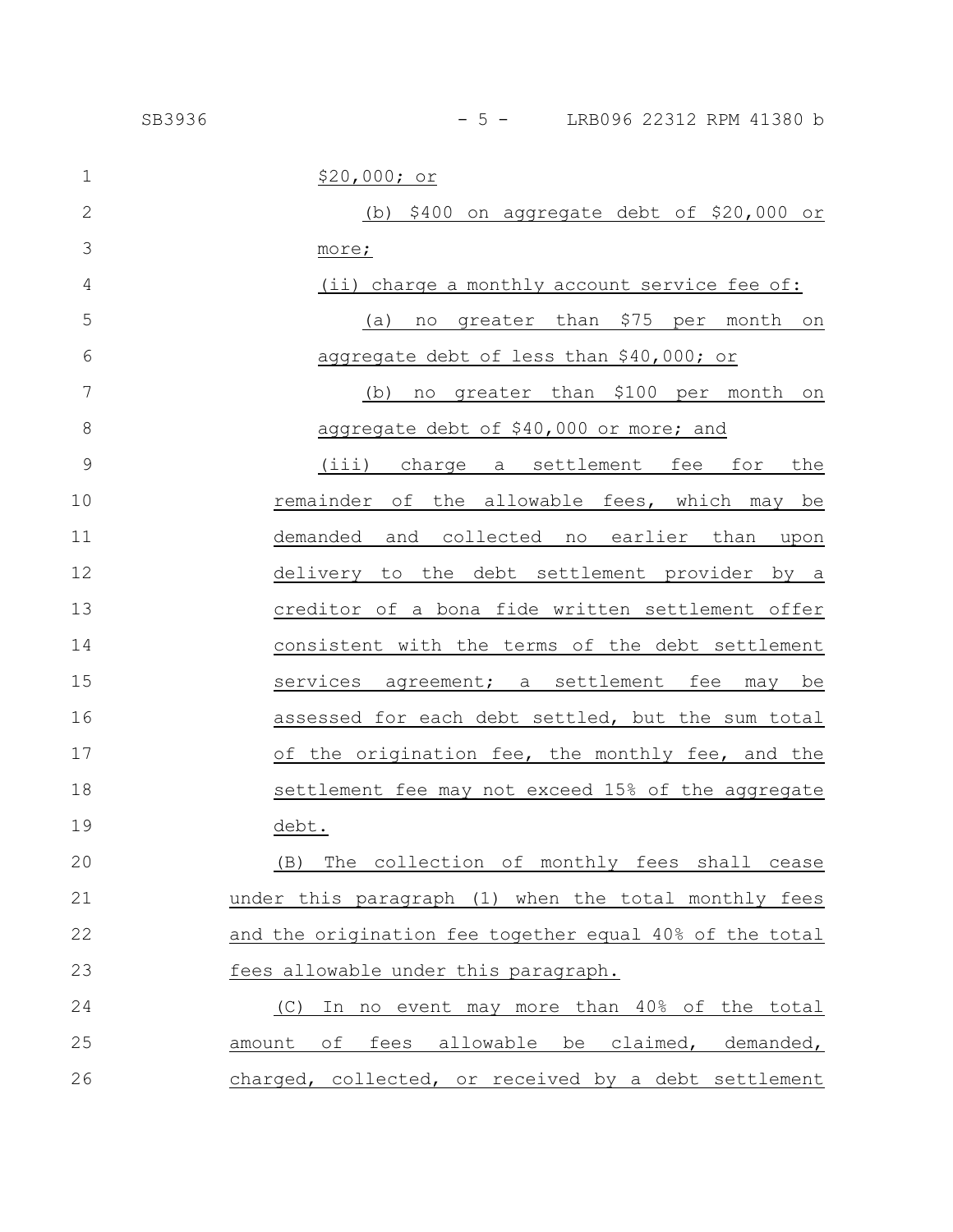| SB3936 |
|--------|
|--------|

provider any earlier than upon delivery to the debt settlement provider by a creditor of a bona fide written settlement offer consistent with the terms of the debt settlement services agreement. 1 2 3 4

(2) Fees calculated as a percentage of savings shall comport with the following provisions: 5 6

(A) The total amount of the fees claimed, demanded, charged, collected, or received under this paragraph (2) may not exceed 30% of the amount a consumer is saved in a debt settlement program. More specifically, a debt settlement provider that calculates fees as a percentage of savings may: 7 8 9 10 11 12

(i) charge a fee for consultation, obtaining a credit report, and setting up an account in an amount not exceeding the lesser of \$400 or 4% of the debt in the plan at the inception of the plan or a higher amount set forth by regulation; 13 14 15 16 17

(ii) charge a monthly service fee, not to exceed \$10 or a higher amount set forth by regulation, multiplied by the number of creditors remaining in the plan at the time the fee is assessed, but not more than \$50 total or a higher amount set forth by regulation, in any month; and (iii) charge a settlement fee not to exceed 30% of the excess of the outstanding amount of each debt over the amount actually paid to the creditor, 18 19 20 21 22 23 24 25 26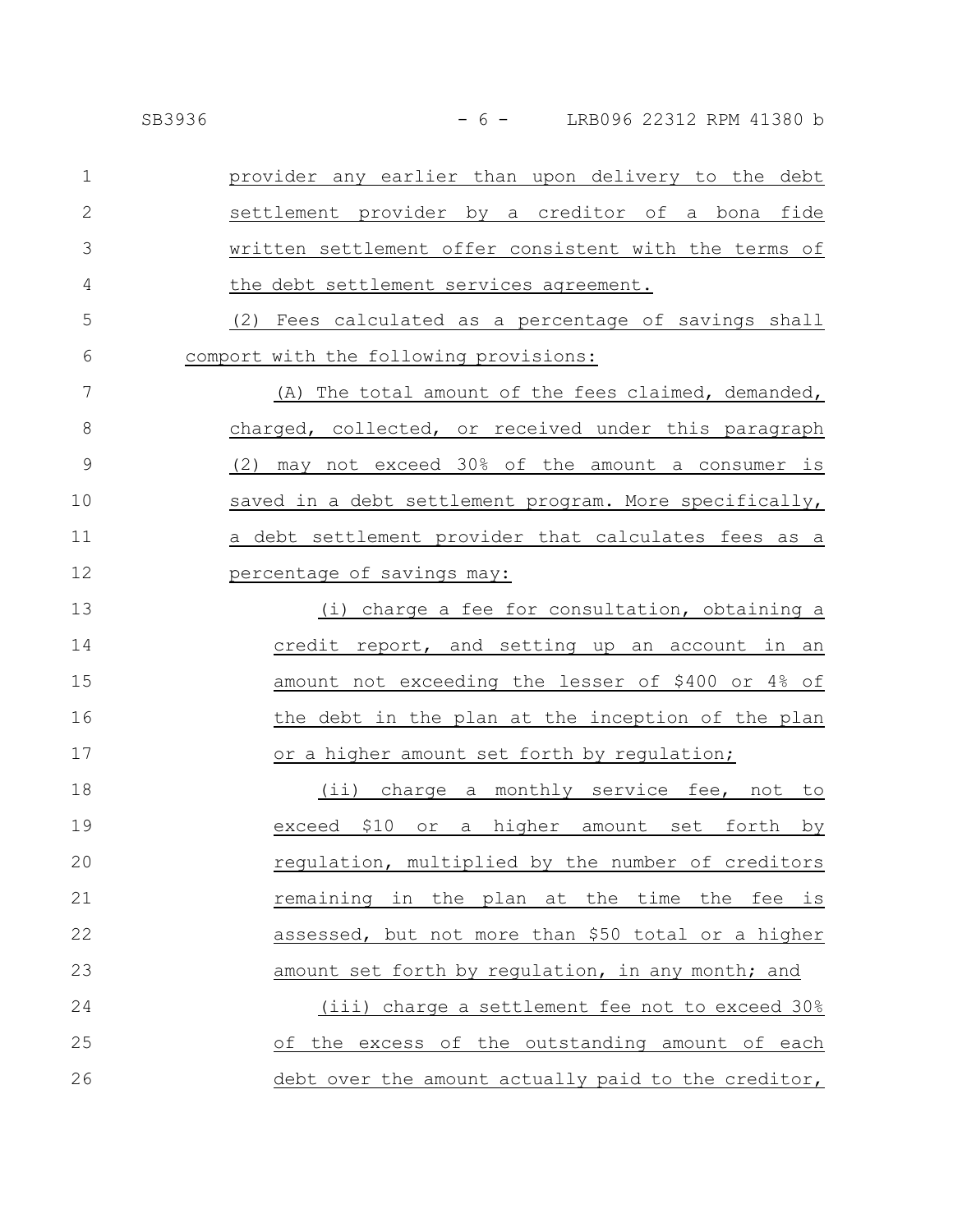| $\mathbf 1$    | time<br>calculated<br>the<br>of settlement;<br>at<br>as         |
|----------------|-----------------------------------------------------------------|
| $\overline{2}$ | settlement fees authorized under this paragraph                 |
| 3              | shall become billable only as<br>(2)<br>debts are               |
| $\overline{4}$ | settled, and the total aggregate amount of fees                 |
| 5              | charged to any individual under this paragraph,                 |
| 6              | including fees charged under items (i) and (ii) of              |
| 7              | this subparagraph (A), may not exceed 20% of the                |
| 8              | principal amount of debt included in the agreement              |
| $\mathcal{G}$  | at the agreement's inception.                                   |
| 10             | (C)<br>No<br>fees, charges, assessments, or<br>any other        |
| 11             | compensation may be claimed, demanded, charged, collected, or   |
| 12             | received other than the fees allowed under this Section. Any    |
| 13             | fees collected in excess of those allowed under this Section    |
| 14             | must be immediately returned to the debtor.                     |
| 15             | (d) No monthly fees shall be charged or collected by a debt     |
| 16             | settlement provider unless services are provided to<br>an       |
| 17             | individual during that calendar month. Services shall be        |
| 18             | documented by the debt settlement provider and may include, but |
| 19             | are not limited to, the following:                              |
| 20             | client qualification;                                           |
| 21             | (2)<br>account management;                                      |
| 22             | debt program organization;<br>(3)                               |
| 23             | and<br>settlement<br>discussions<br>with<br>(4)<br>negotiation  |
| 24             | creditors;                                                      |
| 25             | consumer rights education and counseling;<br>(5)                |
| 26             | (6) referral to legal assistance; and                           |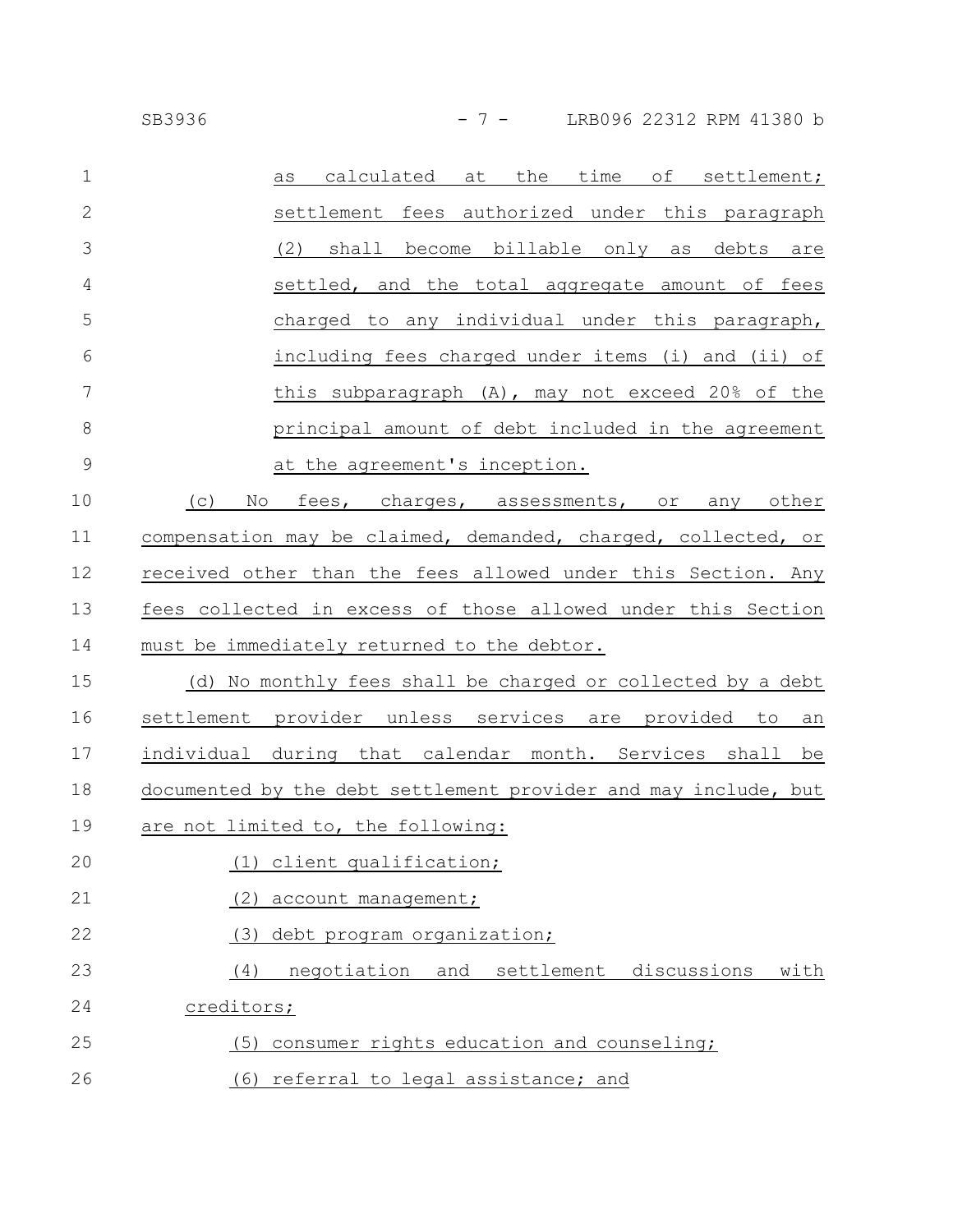1

#### (7) third-party payment management.

(b) A debt settlement provider shall not charge or receive from a consumer any enrollment fee, set up fee, up front any kind, or any maintenance fee, except enrollment fee of no more than \$50. 2 3 4 5

(c) A debt settlement provider may charge a settlement fee, which shall not exceed an amount greater than 15% of the savings. If the amount paid by the debt settlement provider the creditor or negotiated by the debt settlement provider and paid by the consumer to the creditor pursuant to a settlement negotiated by the debt settlement provider on behalf of the consumer as full and complete satisfaction of the creditor's claim with regard to that debt is greater than the principal amount of the debt, then the debt settlement provider shall not be entitled to any settlement fee. 6 7 8 9 10 11 12 13 14 15

(d) A debt settlement provider shall not collect any settlement fee from a consumer until a creditor enters into a legally enforceable agreement to accept funds in a specific dollar amount as full and complete satisfaction of the ereditor's claim with regard to that debt and those funds provided by the debt settlement provider on behalf of the consumer or are provided directly by the consumer to the ereditor pursuant to a settlement negotiated by the settlement provider 16 17 18 19 20 21 22 23 24

(Source: 09600HB4781eng, Sec. 125.) 25